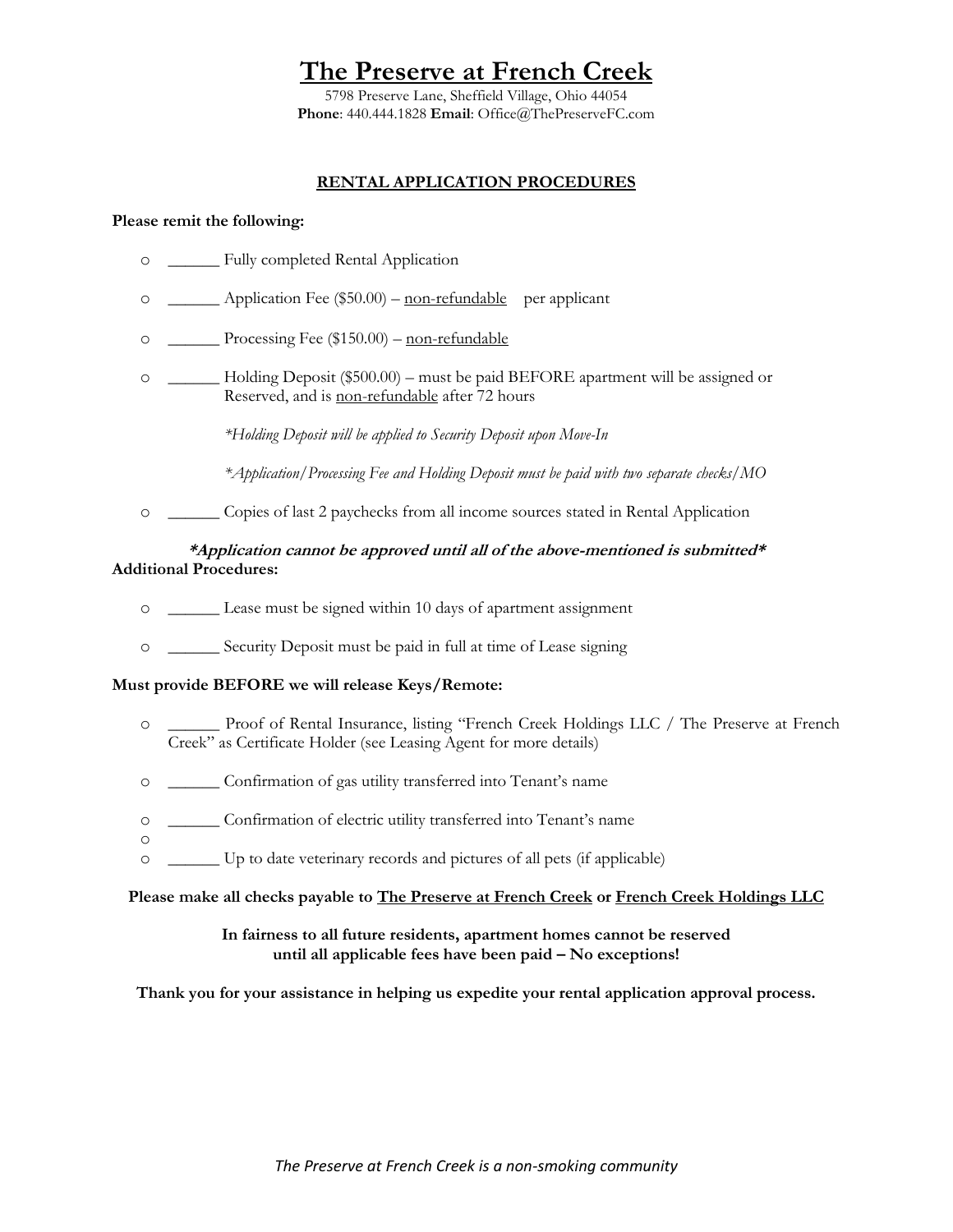5798 Preserve Lane, Sheffield Village, Ohio 44054 **Phone**: 440.444.1828 **Email**: Office@ThePreserveFC.com

### **RENTAL APPLICATION**

|                                                                                        |                                                                                   | Name: <u>CFirst, Middle Initial, Last</u> Soc. Sec. #: <u>CHANGE CONSECT</u> |            |  |  |
|----------------------------------------------------------------------------------------|-----------------------------------------------------------------------------------|------------------------------------------------------------------------------|------------|--|--|
|                                                                                        |                                                                                   |                                                                              |            |  |  |
|                                                                                        | Are You Legally Able to Reside in the United States?                              |                                                                              |            |  |  |
|                                                                                        |                                                                                   |                                                                              |            |  |  |
| (Street)                                                                               | (City)                                                                            | (State) (Zip Code)                                                           |            |  |  |
| $\textbf{Telephone: (C)}$ $\qquad \qquad \textbf{(W)}$ $\qquad \qquad \textbf{Email:}$ |                                                                                   |                                                                              |            |  |  |
|                                                                                        |                                                                                   |                                                                              |            |  |  |
|                                                                                        | (First, Middle Initial, Last)                                                     |                                                                              |            |  |  |
|                                                                                        | Are You Legally Able to Reside in the United States? ____________________________ |                                                                              |            |  |  |
| (Street)                                                                               | (City)                                                                            | (State)                                                                      | (Zip Code) |  |  |
| $\textbf{Telephone: (C)}$ $\qquad \qquad \textbf{(W)}$ $\qquad \qquad \textbf{Email:}$ |                                                                                   |                                                                              |            |  |  |

\_\_\_\_\_\_\_\_\_\_\_\_\_\_\_\_\_\_\_\_\_\_\_\_\_\_\_\_\_\_\_\_\_\_\_\_\_\_\_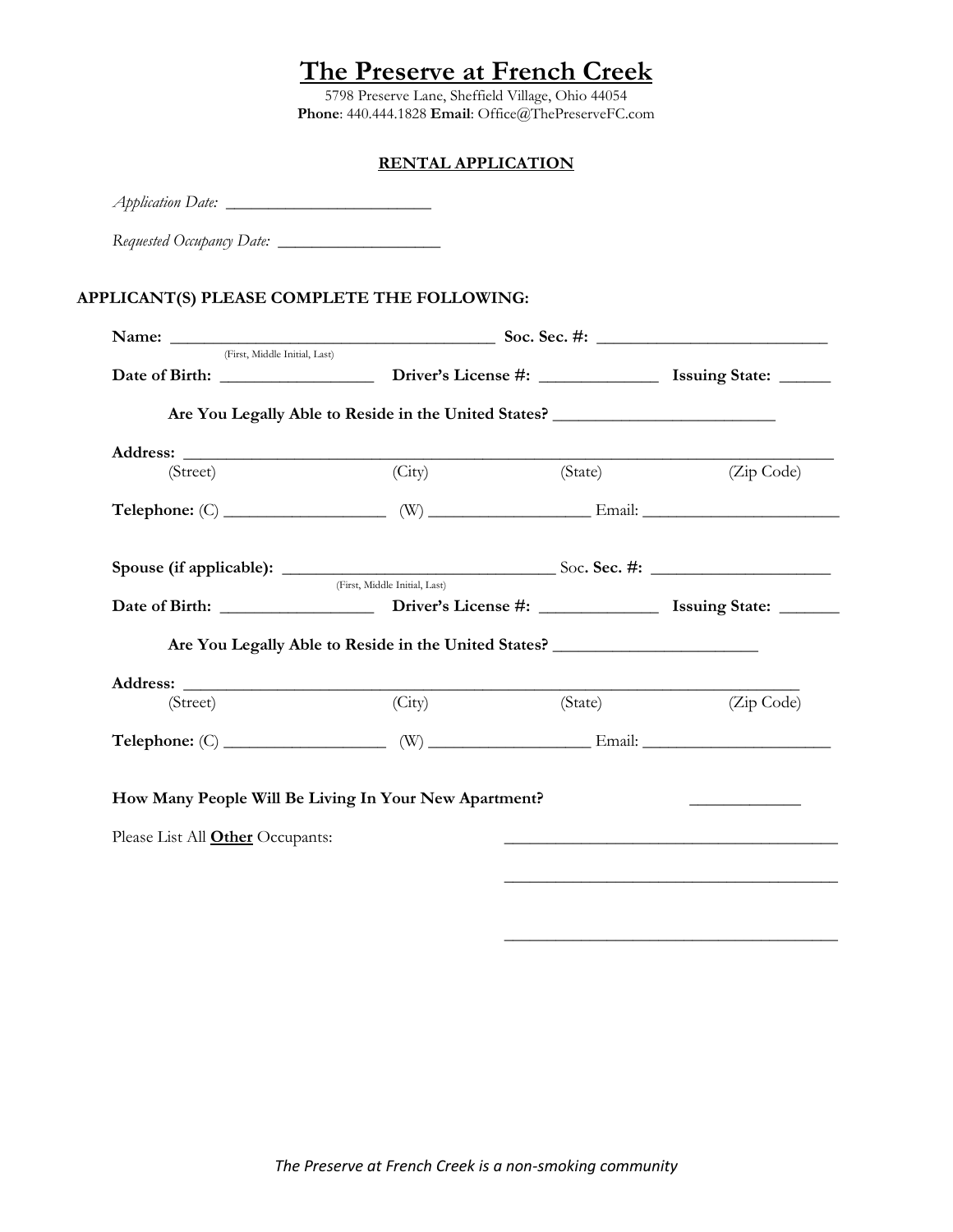5798 Preserve Lane, Sheffield Village, Ohio 44054 **Phone**: 440.444.1828 **Email**: Office@ThePreserveFC.com

| <b>Do you have Pets? (Circle One)</b> Yes No<br>**Certain Buildings Do Not Allow Dogs. Please ask for more information. (Photo Required) |  |        |            | Breed Cat/Dog |          |
|------------------------------------------------------------------------------------------------------------------------------------------|--|--------|------------|---------------|----------|
| Please Initial (all applicants): I understand that dogs and/or cats are permitted with signed Pet Addendum<br>and related fees only.     |  |        |            |               |          |
| Rental Record for The Past Five Years:                                                                                                   |  |        |            |               |          |
|                                                                                                                                          |  |        |            |               |          |
|                                                                                                                                          |  |        |            |               |          |
|                                                                                                                                          |  |        |            |               |          |
| Dates of Occupancy: From: __________ To: __________________Landlord's Telephone: _____________________________                           |  |        |            |               |          |
| <b>Employment Record for The Past Five Years:</b>                                                                                        |  |        |            |               |          |
|                                                                                                                                          |  |        |            |               |          |
|                                                                                                                                          |  |        |            |               |          |
|                                                                                                                                          |  |        |            |               |          |
|                                                                                                                                          |  |        |            |               |          |
|                                                                                                                                          |  |        |            |               |          |
|                                                                                                                                          |  |        |            |               |          |
|                                                                                                                                          |  |        |            |               |          |
| Income:                                                                                                                                  |  |        |            |               |          |
| Current Income: \$                                                                                                                       |  | Weekly | Bi-Monthly | Monthly       | Annually |
|                                                                                                                                          |  |        |            | Monthly       | Annually |
| Name of relative or other (in case of emergency): _______________________________                                                        |  |        |            |               |          |
|                                                                                                                                          |  |        |            |               |          |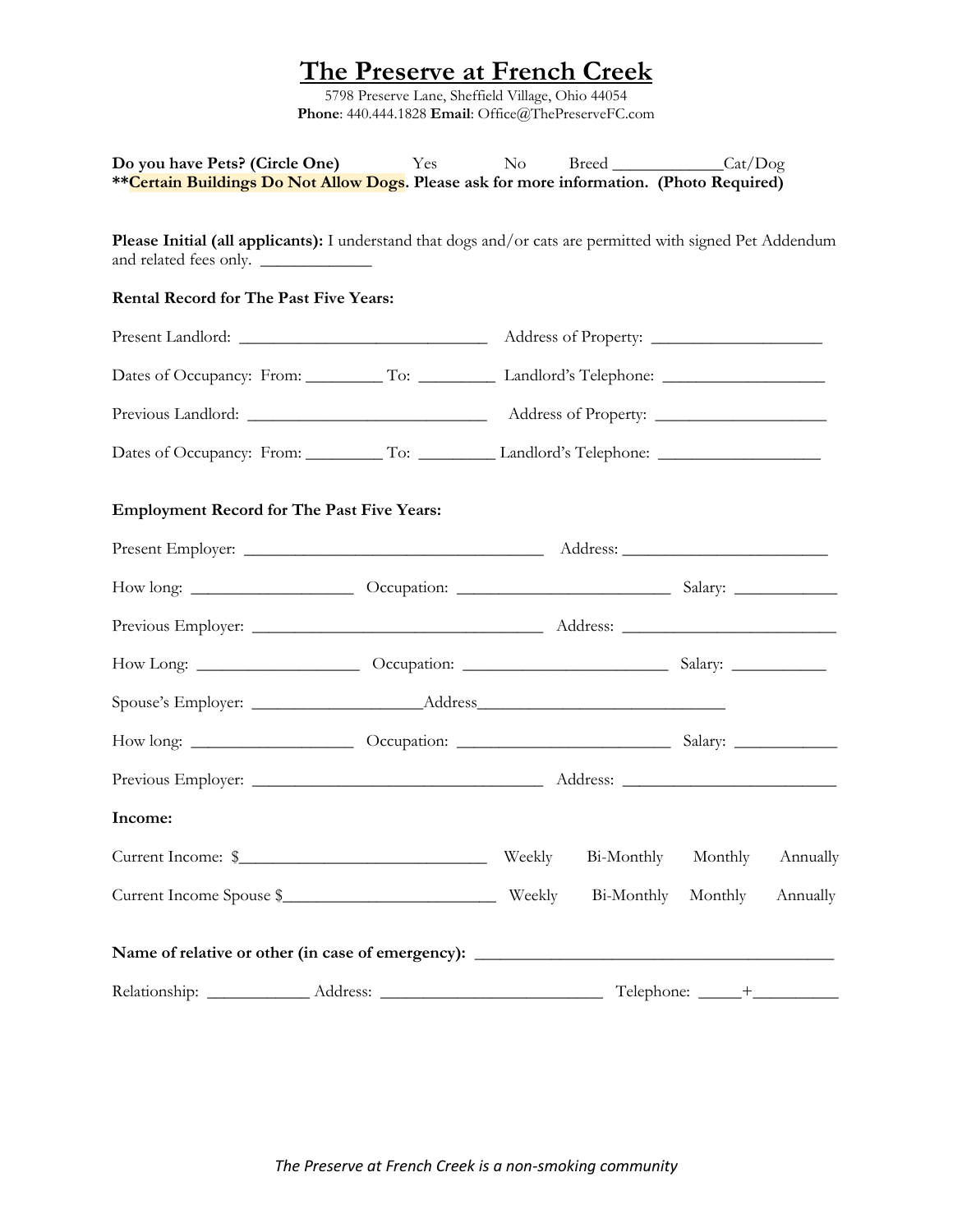5798 Preserve Lane, Sheffield Village, Ohio 44054 **Phone**: 440.444.1828 **Email**: Office@ThePreserveFC.com

We DO NOT insure your personal property. Do you presently have personal property insurance? Yes No *(You will be required to obtain rental insurance prior to move-in)* Have you ever been convicted of a sex-oriented or child-victim offense? Yes No Have you ever been evicted or had eviction action filed against you? Yes No Have you ever been convicted of a felony? The Ves No

Have you or any occupant resided in the last 12 months in any dwelling or apartment Community that has had a bedbug or other pest infestation (to your knowledge)? Yes No

I (We), \_\_\_\_\_\_\_\_\_\_\_\_\_\_\_\_\_\_\_\_\_\_\_\_\_\_\_\_\_\_\_\_\_\_\_\_\_ (print names), hereby authorize The Preserve At French Creek to obtain a consumer report and background check, and any other information it deems necessary, for the purpose of evaluating my application. I understand that such information may include, but is not limited to, credit history, civil and criminal information, records of arrest, rental history, employment/salary details, vehicle records, licensing records, and/or any other necessary information. I hereby expressly release The Preserve at French Creek and any procurer or furnisher of information, from any liability what-so-ever in the use, procurement, or furnishing of such information, and understand that my application information may be provided to various local, state and/or federal government agencies, including without limitation, various law enforcement agencies.

**Fair Credit Reporting Act Pre-Notification.** This is to advise you that part of our procedure for processing your application may include an investigative report whereby information is obtained through personal interviews with third parties, such as business associates, financial sources, criminal background records, or friends. This inquiry includes information as to your character, general reputation, personal characteristics, and mode of living. You have the right to make a written request within a reasonable period of time for a complete disclosure of information concerning the nature and scope of the investigation.

The undersigned warrants and represents that he/she has read this application and that all statements herein are true and complete, and agrees that if such application is accepted, to execute upon presentation a lease agreement in the usual form and on the terms and conditions therein stated, which lease or agreement may be terminated by the lessor if any statement made herein is not true. The undersigned understands and agrees that the application fee is payable upon submission of this application and is non-refundable. Even if said application is not accepted, the undersigned further agrees that the application fee is to be retained by The Preserve at French Creek as payment for services rendered and liquidated damages.

\_\_\_\_\_\_\_\_\_\_\_\_\_\_\_\_\_\_\_\_\_\_\_\_\_\_\_\_\_\_\_\_\_\_ \_\_\_\_\_\_\_\_\_\_\_\_\_\_\_\_\_\_\_\_\_\_\_\_\_\_\_\_\_\_\_\_\_\_\_\_ **Applicant's Signature Date Applicant/Spouse's Signature Date (If Applicable)**